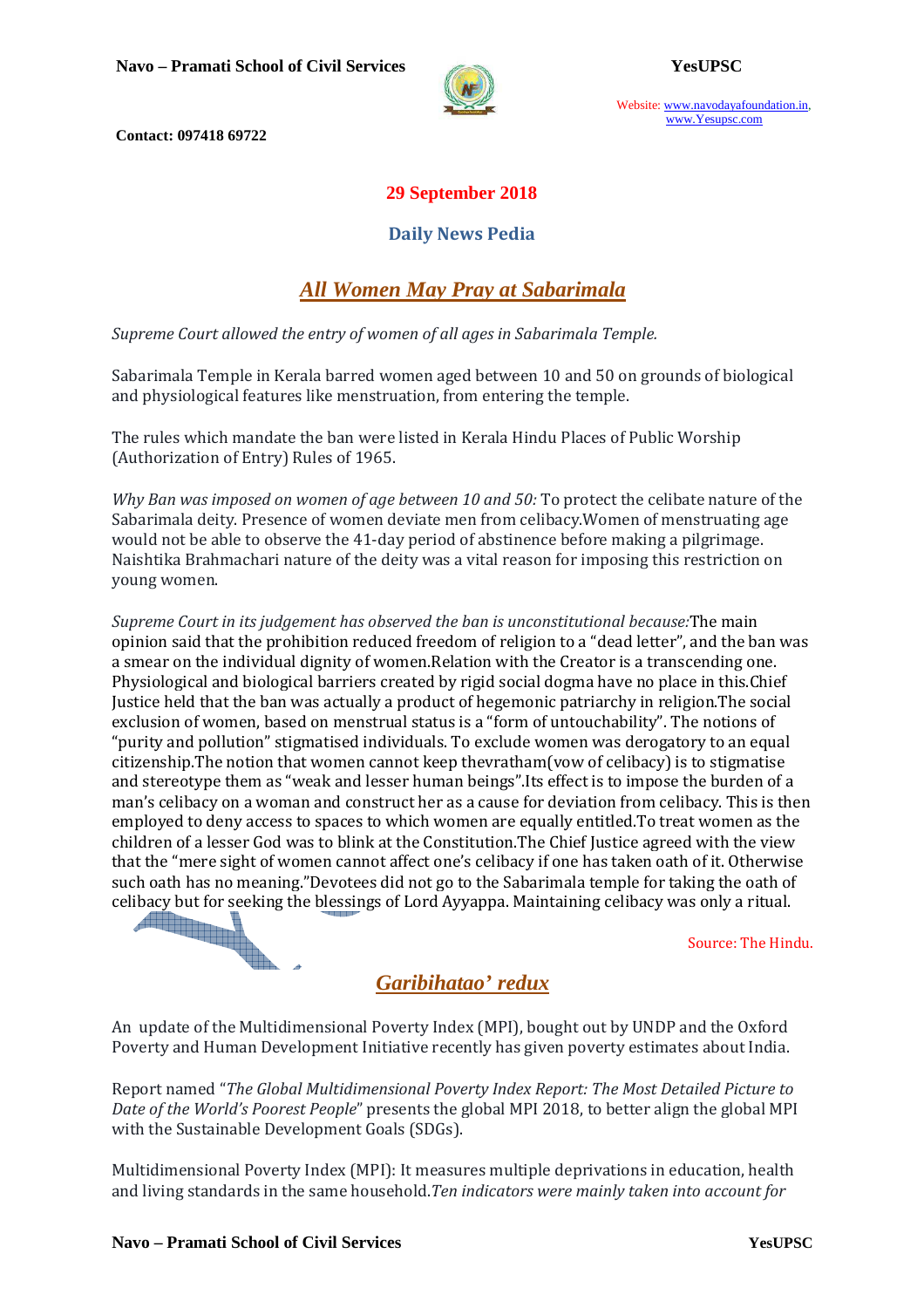*this report which include, nutrition, child mortality, years of schooling, school attendance, sanitation, cooking fuel, drinking water, electricity, housing and assets.* 

*Findings of the report:*India has reduced its Multidimensional Poverty Index (MPI) by almost half from 55 per cent to 28% between 2005-06 and 2015-16.Around 271 million people have been taken out of poverty in a decade.Despite reduction in the poverty index, 364 millions continue to experience acute deprivations in health, nutrition, schooling and sanitation.19% of the population is still vulnerable to multidimensional poverty and about 9% to severe MDP.196 million poor people live in the four states of Bihar, Jharkhand, Uttar Pradesh and Madhya Pradesh. Delhi, Kerala and Goa have the lowest number of poor people. Traditionally disadvantaged groups, in terms of caste, religions continue to hang at the most bottom rung of the ladder, though the same group has shown a major reduction in the MPI.

Source: The Hindu.

### *Cabinet approves 100% govt. stake in GST Network*

The Union Cabinet approved increasing the government's ownership in the Goods and Services Tax Network (GSTN) to 100% from the existing 49% and also change the existing structure in line with a transition plan.

GST network is a not for profit company incorporated in 2013, under companies act.The Company has been set up primarily to provide IT infrastructure and services to the Central and State Governments, tax payers and other stakeholders for implementation of the Goods and Services Tax (GST).The Government of India holds 24.5% equity in GSTN and all States of the Indian Union, including NCT of Delhi and Puducherry, and the Empowered Committee of State Finance Ministers (EC), together hold another 24.5%. Balance 51% equity is with non-Government financial institutions.Now it is being made 100% govt. owned.

Source: The Hindu.



The Indian Railways are set to launch their 'Make in India' smart coaches with new features like black box and artificial intelligence (AI)-powered CCTVs, matching international standards.

Named 'Smart Trains', the coaches have been equipped with sensors that can detect defects on bearings, wheels, and the railway track, giving constant inputs to those in the control room to avoid accidents, carry out maintenance, and to improve efficiency of operations.The maiden smart coach was unveiled at the Modern Coach Factory in Rae Bareli as part of launching 100 such trains in a pilot project to improve the safety and security of commuters, and to boost efficiency.

Source: The Hindu.

## *SATAT Initiative*

Petroleum Minister will launch SATAT initiative to promote Compressed Biogas as an alternative and green transport fuel.

*SATAT:* Sustainable Alternative towards Affordable Transportation (SATAT).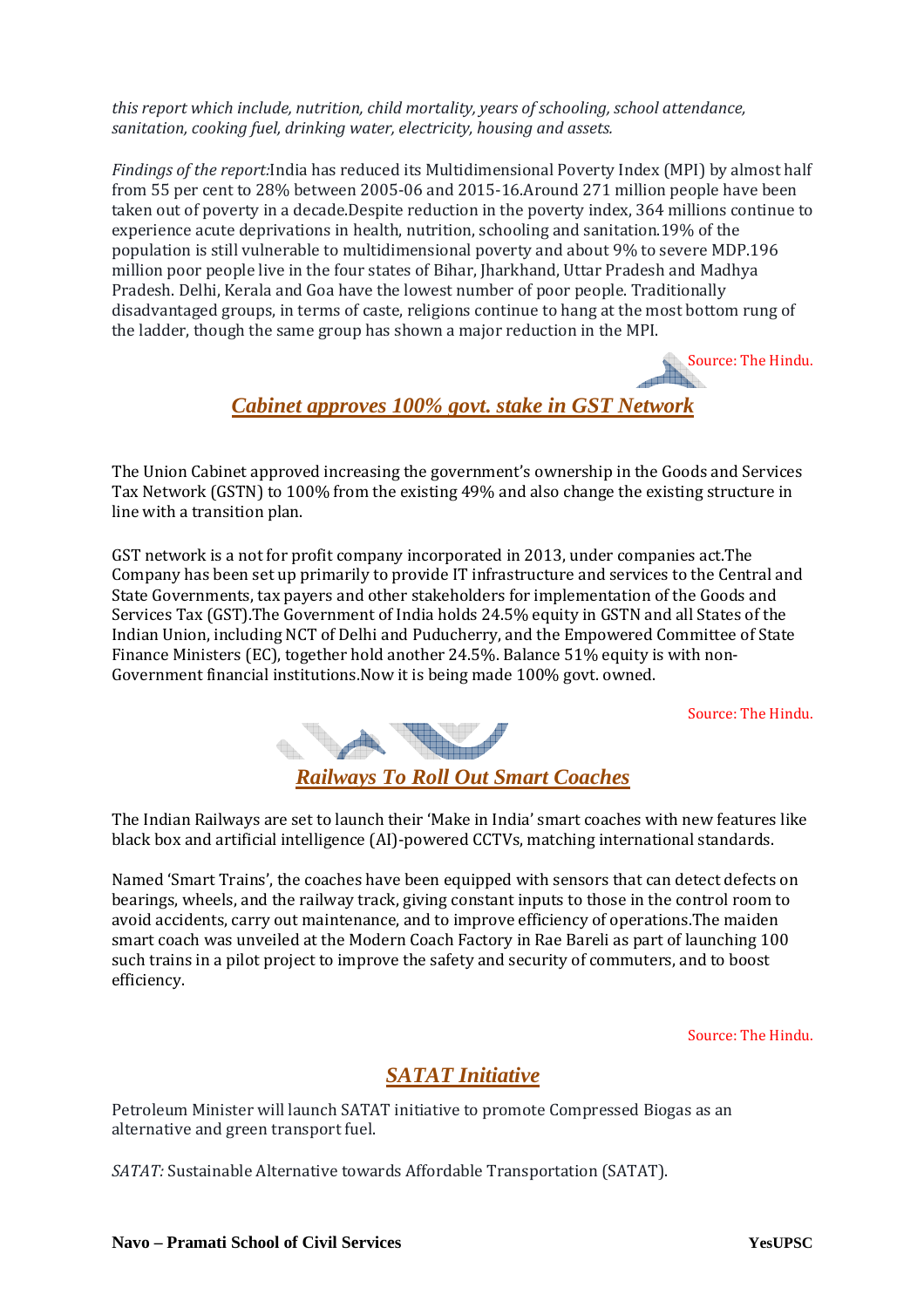Under the scheme, entrepreneurs will be invited to set up Compressed Biogas (CBG) production plants and make available CBG in the market for use in automotive fuels.It is developmental effort that would benefit both, vehicle-users as well as farmers and entrepreneurs.This move will boost availability of more affordable transport fuel and better use of agricultural residue, cattle dung and municipal solid waste. It will also help tackling the problem of polluted urban air due to farm stubble-burning and carbon emissions.

Source: The Hindu.

# *EDITORIAL*

#### TO READ

#### **Court's lost chance**

Election Commission has been seeking SC's aid to stem criminalisation of politics. Its verdict

falls short

On Tuesday, the Supreme Court delivered its much-awaited pronouncement on the petitions asking it to bar politicians facing heinous criminal charges — like rape, murder and kidnapping — from contesting elections. A five-judge bench led by Chief Justice DipakMisra said that the Court cannot play the role of Parliament. The CJI did express concern over the criminalisation of politics; something needed to be done urgently in this respect and the society is helpless to stem the phenomena, he said. But the judgment left much to be desired.

I am disappointed, but not surprised. I have, time and again, called the judiciary the guardian angel of democracy in general, and the Election Commission (EC) in particular. But this time, the SC has passed the buck to the EC, even though the Commission has been crying itself hoarse for the apex court's aid for the past two decades. Parliament is obliged to make a law on the matter according to Article 102 (1) of the Constitution, but if history is anything to go by, that is unlikely to happen.

The bench pronounced that it is not in a position to enable disqualification of candidates who face criminal charges. It has, however, provided a slew of directions to curb the criminalisation of politics. First, while filing their nominations, the candidates must declare if there are pending criminal cases against them in courts. Second, political parties are also responsible for putting up details of criminal cases filed against their candidates on their websites. Third, Parliament must legislate on the matter to ensure that candidates with criminal antecedents do not enter public life or become lawmakers. Fourth, while filling the nomination forms, candidates must declare their criminal past and the cases pending against them in bold letters. Lastly, political parties should publicise the background of their candidates via the electronic media and issue declarations.

The recommendations, though welcome, have practical issues. Parliament, regardless of who is in power, has always been reluctant to legislate on the issue. Voters do not generally read the websites of political parties. The recommendation regarding publicity campaigns about the criminal background of candidates by political parties sounds counter-intuitive. Why would they actively publicise anything that goes against their interests?

Section 8 of the Representation of People Act, 1951, bans convicted politicians. But those facing trial, no matter how serious the charges, are free to contest elections. A law to bar candidates charged for heinous crimes will require a broad consensus across the party lines; that seems highly unlikely. The fielding of candidates is a function of their "winnability", and not moral considerations. At present, far from denying tickets to criminals, all parties seem to compete in

**Navo – Pramati School of Civil Services YesUPSC**